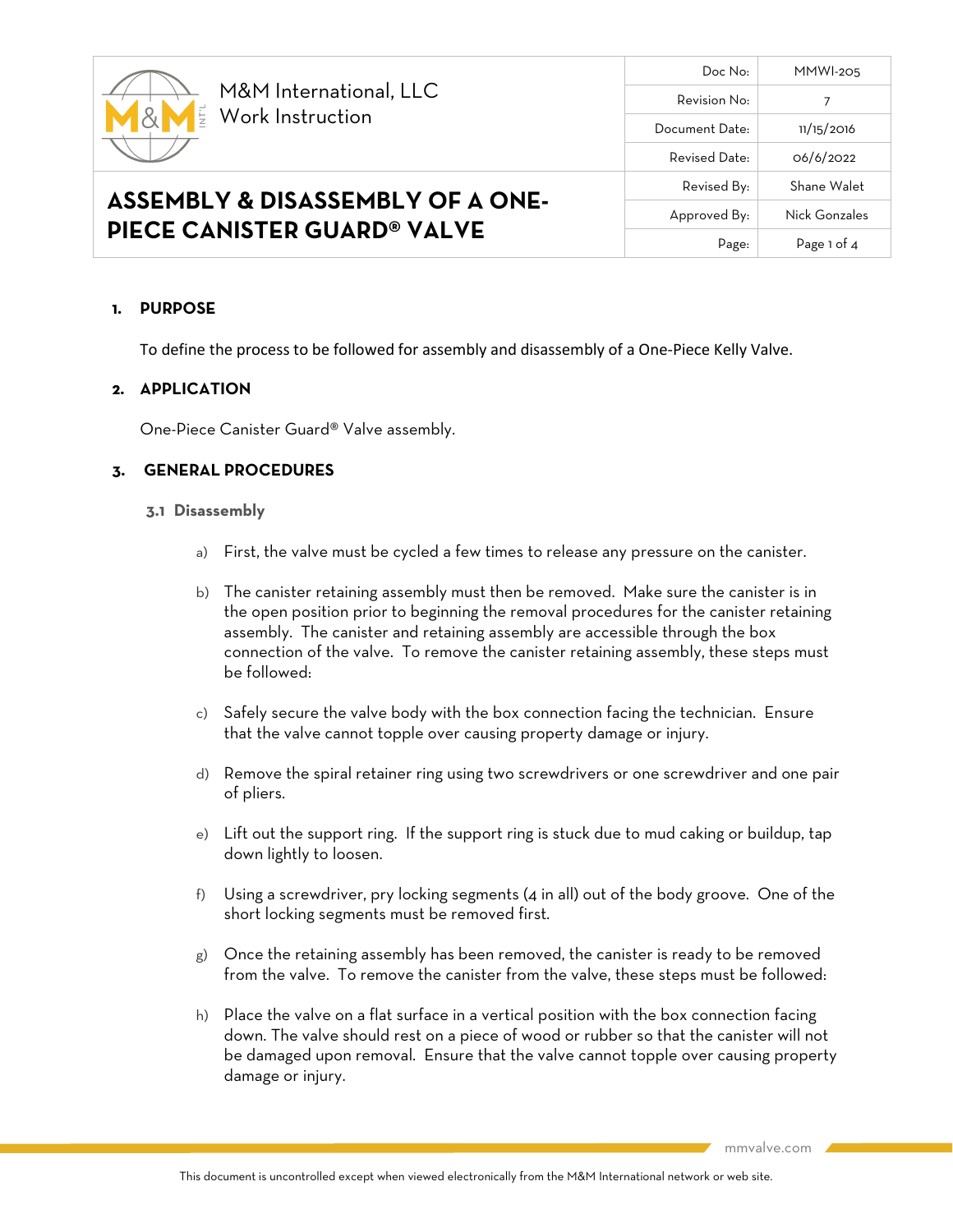

Doc No: MMWI-205 Revision No: 7 Document Date: 11/15/2016 Revised Date: 06/6/2022 Revised By: Shane Walet Approved By: Nick Gonzales Page: Page 2 of 4

- i) Rotate the canister to a closed position.
- j) Use a long stick-like object with a soft end (wooden dowel, hammer handle, broom handle, etc.) to push the canister from the valve. The canister must be pushed out through the box connection end from which the retaining assembly was removed.
- k) With the canister removed, the operating stem assembly (ies) can be removed. The stem assembly consists of the stem, stem seal or T-Seal, and Wear Ring(s) (see parts list for specific valve configuration). It is imperative that all these parts are retrieved from the valve and are accounted-for. To remove the operating stem assembly, this step must be followed:
- l) Push the stem(s) toward the inside diameter of the valve body. Remove stem (s) from body.

### **3.2 Assembly Instructions**

- a) Check I.D. for rust, oxidation, and debris. If found, please remove.
- b) Gather all components necessary to assemble the valve. A complete list of parts can be found online at [www.mmvalve.com.](http://www.mmvalve.com/) Go to the "Documentation Page", enter the valve serial number and a complete parts list will be available.
	- i. Note: Once all necessary components to assemble the valve has been compiled, the following steps must be followed:
- c) Inspect and lubricate all components, ensuring to replace any worn or damaged component(s). All O-rings should be replaced regardless of wear or damage. While replacing O-rings, visually ensure that none of the removed parts or replacement parts are damaged or defective.
- d) Safely secure the valve body with the box connection facing the technician. Ensure that the valve cannot topple over causing property damage or injury.
- e) Coat both sides of the Wear Ring(s) with grease, then install on the operating stem(s).
- f) Install the stem seal or T-Seal to the operating stem(s) (see parts list for specific valve configuration). If an O-Ring / Backup is required, make sure the backup O-Ring is

mmvalve.com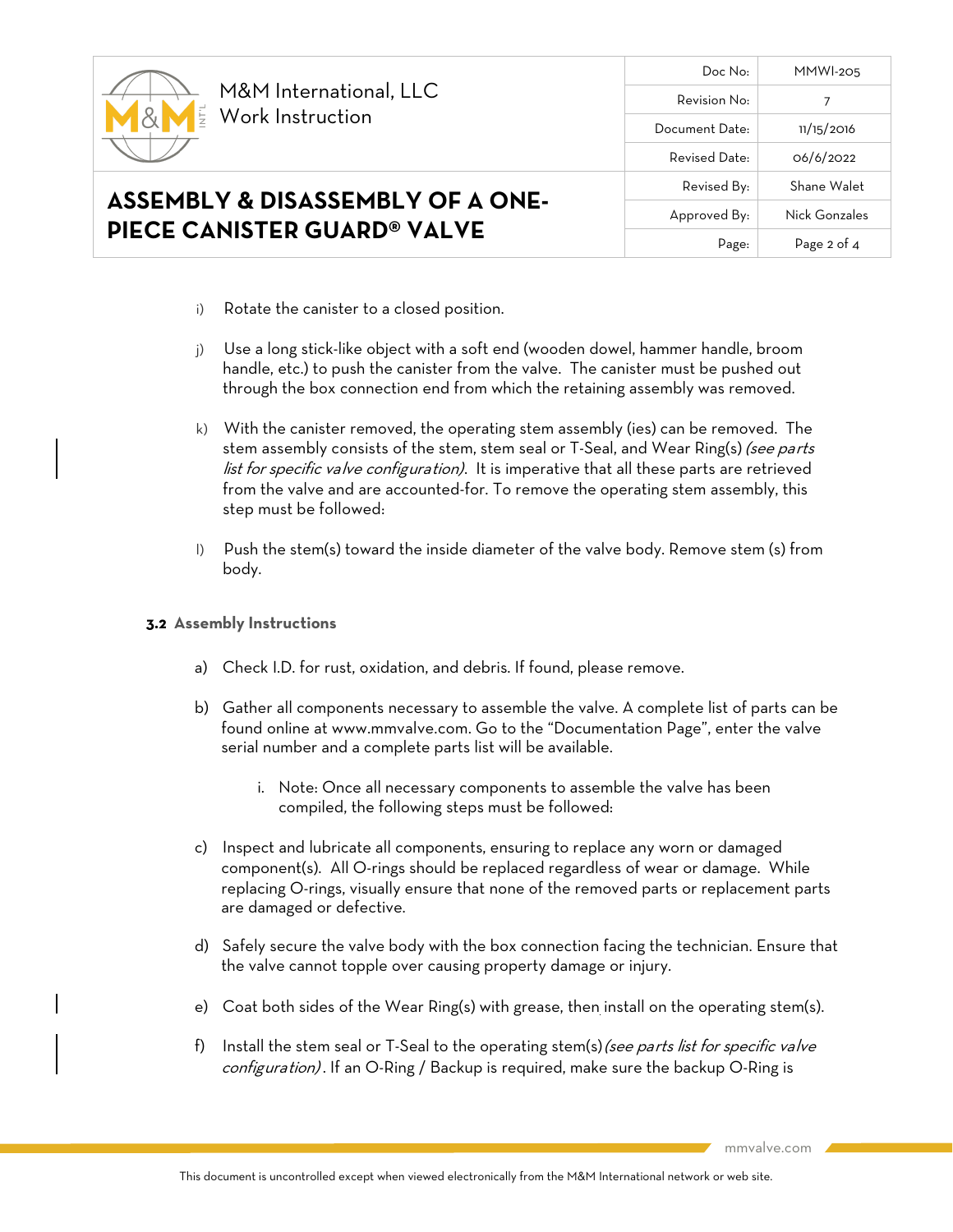

**ASSEMBLY & DISASSEMBLY OF A ONE-**

**PIECE CANISTER GUARD® VALVE**

Doc No: MMWI-205 Revision No: 7 Document Date: 11/15/2016 Revised Date: 06/6/2022 Revised By: Shane Walet Approved By: Nick Gonzales Page: Page 3 of 4

installed closest to outside of the valve and closest to the hex on the operating stem. Apply grease to both the stem seal or T-Seal and the operating stem hole(s).

g) Place the stem(s) in the stem hole(s) located in the body. Position the stem(s) to the closed position. This is established via alignment of the stem indicator with the closed position mark on the body.

> Note: For valve bodies requiring dual operating stems, refer to the Parts List to determine if both stems will be identical or if (1) right and (1) left stem will be required. If right and left stems are required, the left stem is marked **"L"** in the stem link slot, the part number will contain **"LFT"**, and will have an indicator next to the point of the hex. The right stem will have no special markings and will have an indicator next to the flat of the hex. If applicable, ensure the left and right stems are placed in the designated stem holes marked **"L"** and **"R"** on the body.



OPN/CLS Indicator next to point of hex is the left-hand

OPN/CLS Indicator next to flat of hex is the right-hand stem.



- h) Insert the complete canister into the valve body aligning the canister's stem link with the stem in the body. Make sure that the canister is in the closed position. Note: Canisters with dual stem-links have a right and left side. The canister is marked on the cage leg with an **"R"** (older versions have "M&M") on the cage's right side and the left side is marked with an **"L"** (older versions have NO MARKS). The right side of the canister is to be aligned with and should engage the stem for valves having only one operating stem. This will assure proper rotational direction of stem positions. In the case of dual operating stems, the body will also have right and left designations, and the canister should be inserted accordingly.
- i) Place the locking segments (4) into the locking segment groove. Place the longer segments in first, followed by the shorter segments.

mmvalve.com